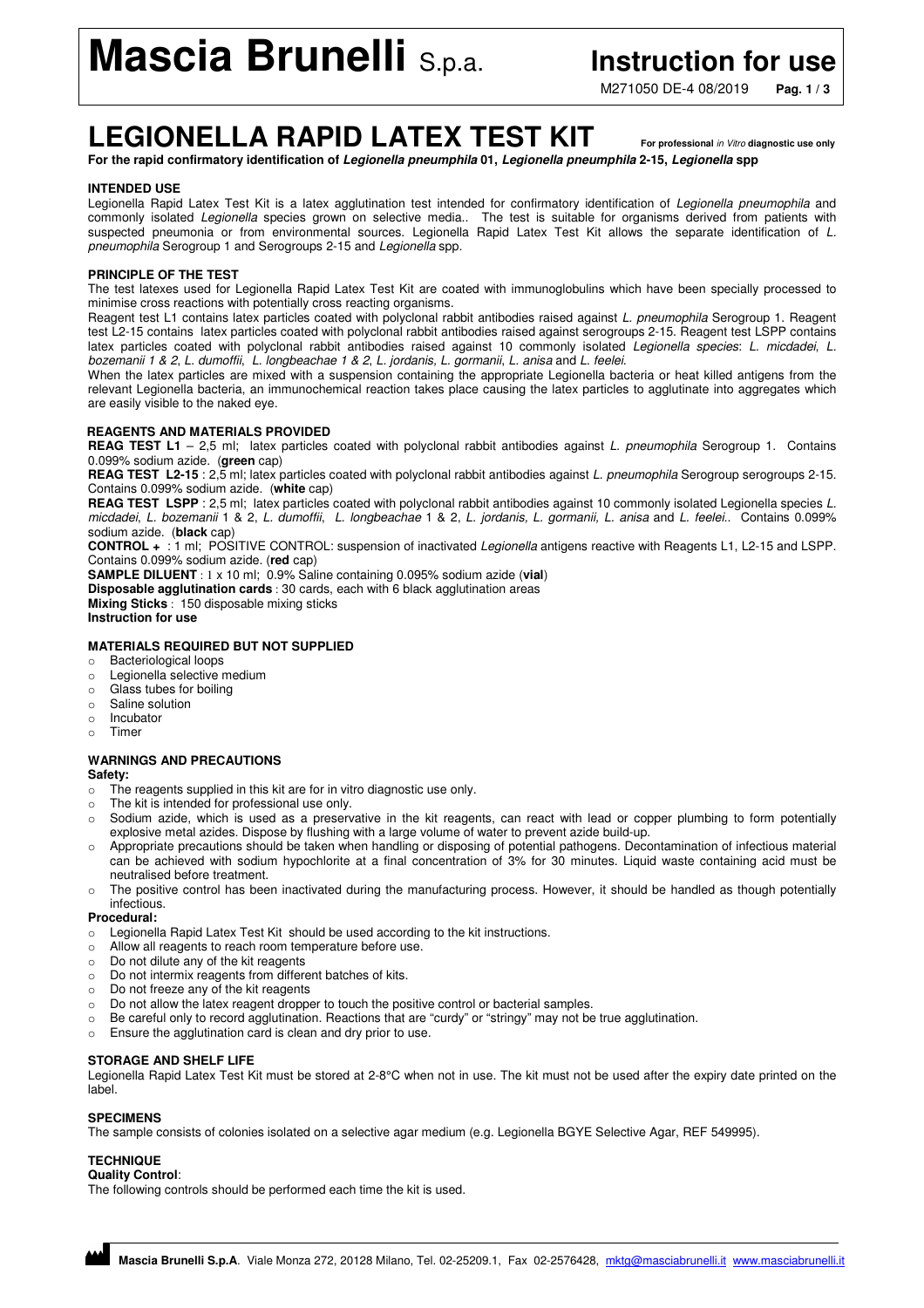**Mascia Brunelli** S.p.a. **Instruction for use** 

M271050 DE-4 08/2019 **Pag. 2 / 3**

**1. Reagent Control**: Gently mix latex reagents (**REG TEST L1, REAG TEST L2-15, REAG TEST LSPP**) and add one drop of each reagent to separate wells on the agglutination card. Add one drop (50 µL) of **SAMPLE DILUENT** to each drop of latex reagent. Using a different mixing stick for each well, mix the latex reagent and saline thoroughly, spreading the liquid over the entire area of the well. Rock the card gently for 2 minutes and observe for agglutination. If agglutination will occur the reagent is contaminated and a fresh kit should be used.

**2. Positive Control**: Add one drop of **CONTROL+** to one well on the agglutination card. Gently mix **REAG TEST L1** and add 1 drop to the same well. Do not allow the dropper to touch the positive control**.** Mix with a mixing stick, rock the card gently for 2 minutes and observe for agglutination. A positive result, indicated by agglutination, should be seen. Repeat this process using **REAG TEST 2-15** and **REAG TEST LSPP**. A positive result should be seen. If agglutination is not seen with any of the three latex reagents, a fresh kit should be used.

### **NOTE:**

Reactions of REAG TEST L1 with serogroup 1 antigens are generally stronger and faster than with those between REAG TEST L2-15 and serogroup 2-15 antigens. This is because of the dilution effect of blending 15 different antisera during manufacture of Test Reagent 2-15. REAG TEST LSPP reacts in a similar manner to the REAG TEST L1.

### **Test Procedure**

- 1. Isolate Legionella colonies on an appropriate selective medium.
- 2. Dispense 1 drop(50  $\mu$ L) of **SAMPLE DILUENT** on to each of three wells of the agglutination card.
- 3. Using an inoculating loop, remove 3-4 Legionella-like colonies from the selective agar plate and make a thick even smear on the card alongside each drop of saline.
- 4. By means of a mixing stick, mix the colonies with the **SAMPLE DILUENT** and emulsify to form a smooth heavy suspension, spreading the liquid over the entire surface of the well.
- 5. If the suspension remains smooth, proceed to point 6. If the suspension is "stringy" or "granular" (often as a result of old and/or mucoid cultures), proceed as follows:
- Dispense 0.5mL 0.85% isotonic saline into a glass tube. Prepare a homogeneous turbid suspension of organisms taken from the selective agar plate. Boil the suspension for 5 minutes. Allow to cool to room temperature. Place 30µL boiled suspension on to each of three wells of an agglutination card. 6. Gently mix each test latex reagents to ensure a homogeneous suspension
- 7. Add one drop **of REAG TEST L1** to one of the bacterial suspensions, one drop of **REAG TEST L2-15** to the second suspension and one drop of **REAG TEST LSPP** to the third suspension. Do not allow the reagent dropper to touch the suspension**.**
- 8. Mix the reagent and suspension using a new mixing stick for each combination. Spread the liquid over the entire area of the well.
- Rock the card gently for 2 minutes and observe for agglutination.
- 10. Discard the used mixing sticks and cards into a suitable disinfectant.

### **INTERPRETATION**

An agglutination reaction is indicated by visible aggregation of the latex particles. Legionella Rapid Latex Test Kit results should be interpreted as follows:

| <b>REAG</b><br><b>TEST L1</b> | <b>REAG TEST</b><br>$L2-15$ | <b>REAG TEST</b><br>LSPP | Interpretation                                            |  |  |  |
|-------------------------------|-----------------------------|--------------------------|-----------------------------------------------------------|--|--|--|
|                               |                             |                          | L. pneumophila 1 present                                  |  |  |  |
|                               |                             |                          | L. pneumophila 2-15 present                               |  |  |  |
|                               |                             | $\ddot{}$                | Legionella species present                                |  |  |  |
|                               |                             |                          | No Legionella present                                     |  |  |  |
| $\ddot{}$                     |                             | $\ddot{}$                | Possible non specific agglutination, inconclusive result* |  |  |  |
| $\ddot{}$                     |                             |                          | Possible non specific agglutination, inconclusive result* |  |  |  |
| $\ddot{}$                     |                             | $\ddot{}$                | Possible non specific agglutination, inconclusive result* |  |  |  |
|                               |                             | $\ddot{}$                | Possible non-specific agglutination. Inconclusive result* |  |  |  |



\*A non-specific agglutination pattern does not preclude the presence of Legionella bacteria but results have to be interpreted as inconclusive.

### **LIMITATIONS OF USE**

- 1. Results should be interpreted in the context of all available clinical and laboratory information.
- Stringy reactions on the card may not be true positive reactions and further tests are required.
- 3. Old and/or mucoid cultures may not give a smooth suspension in saline and may give atypical agglutination. These should be pretreated by boiling as described in the method above.
- 4. Legionella Rapid Latex Test Kit is intended for the identification of L. pneumophila serotypes 1-15 and detection of a range of 10 Legionella species following culture on selective agar plates. Colonies giving positive results should be confirmed as Legionella spp. by their inability to grow on Legionella selective culture media deficient in cysteine (e.g. Legionella Agar w/o Cysteine REF 549943)

### **PERFORMANCE CHARACTERISTICS**

Legionella Rapid Latex Test Kit has been evaluated in comparison with a well-established, commercially available latex agglutination test for L. pneumophila. 128 isolates of L. pneumophila, non-pneumophil, Legionella spp and potentially cross-reacting bacteria were tested in both products.

|            |       | Legionella<br>Rapid Latex Test Kit |     |       |
|------------|-------|------------------------------------|-----|-------|
|            |       | $+ve$                              | -ve | Total |
| Commercial | $+ve$ | $50*$                              |     | 50    |
| Latex test | -ve   | 0                                  | 78  | 78    |
|            | Total | 50                                 | 78  | 128   |

Sensitivity: 50/50 = 100%; Specificity: 78/78 = 100% ; Accuracy: 128/128 = 100%